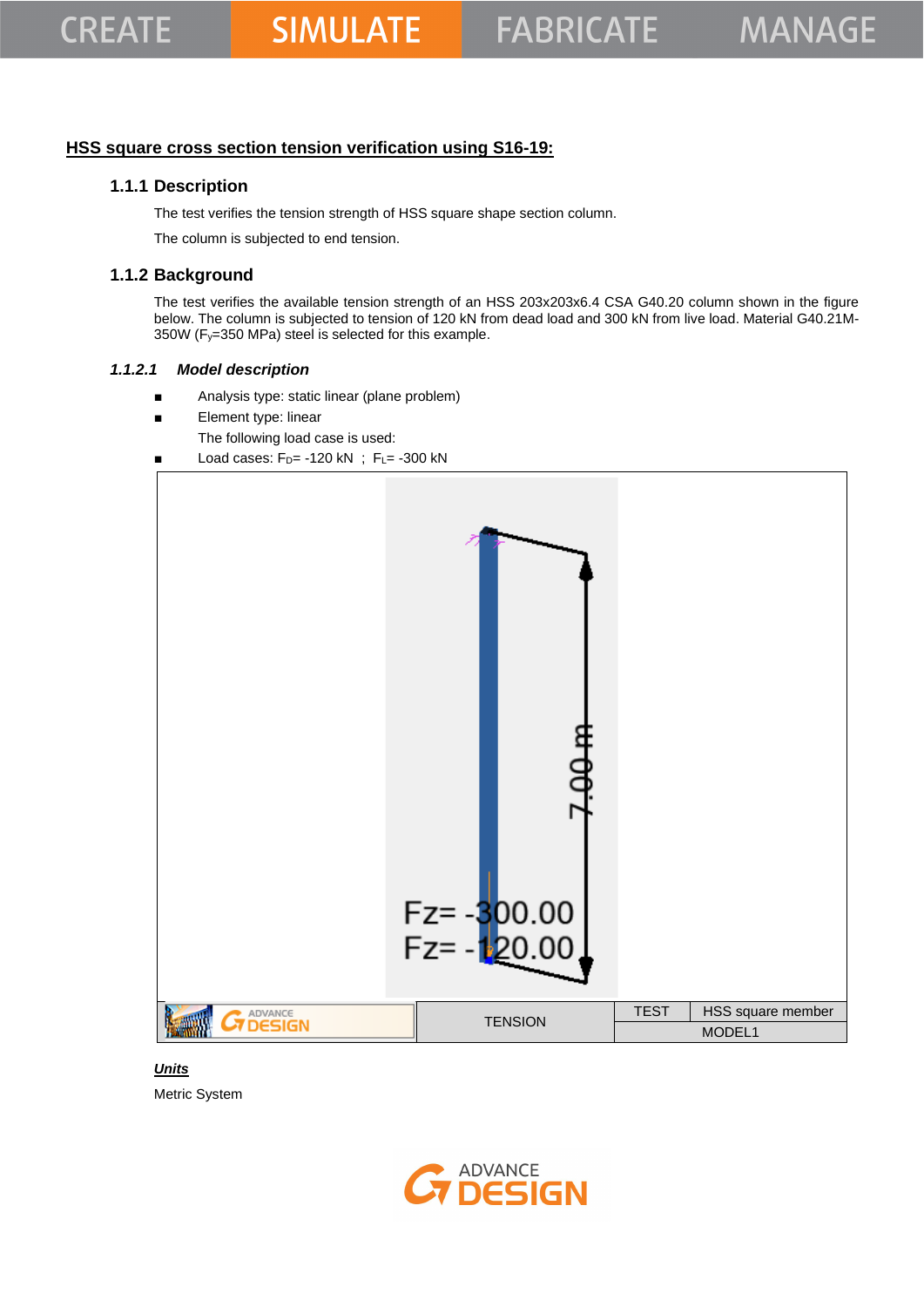# **CREATE**

#### **Geometry**



Beam length: L =700 cm

#### Materials properties

Steel G40.21M-350W is used. The following characteristics are used in relation to this material:

- Yield strength fy=350 MPa
- Longitudinal elastic modulus: E=200000 MPa
- Shear modulus of rigidity: G=76923.1 MPa

#### Boundary conditions

The boundary conditions are described below:

- Outer:
	- ► Support at X = 700 cm (Restraints: TX, TY, TZ, Rx, Ry, Rz)
- Inner: None.

#### **Loading**

The column is subjected to the following load combinations and actions:

- $ULS: q = 1.25 \times D + 1.5 \times L$
- LSS:  $q = 1 \times D + 1 \times L$

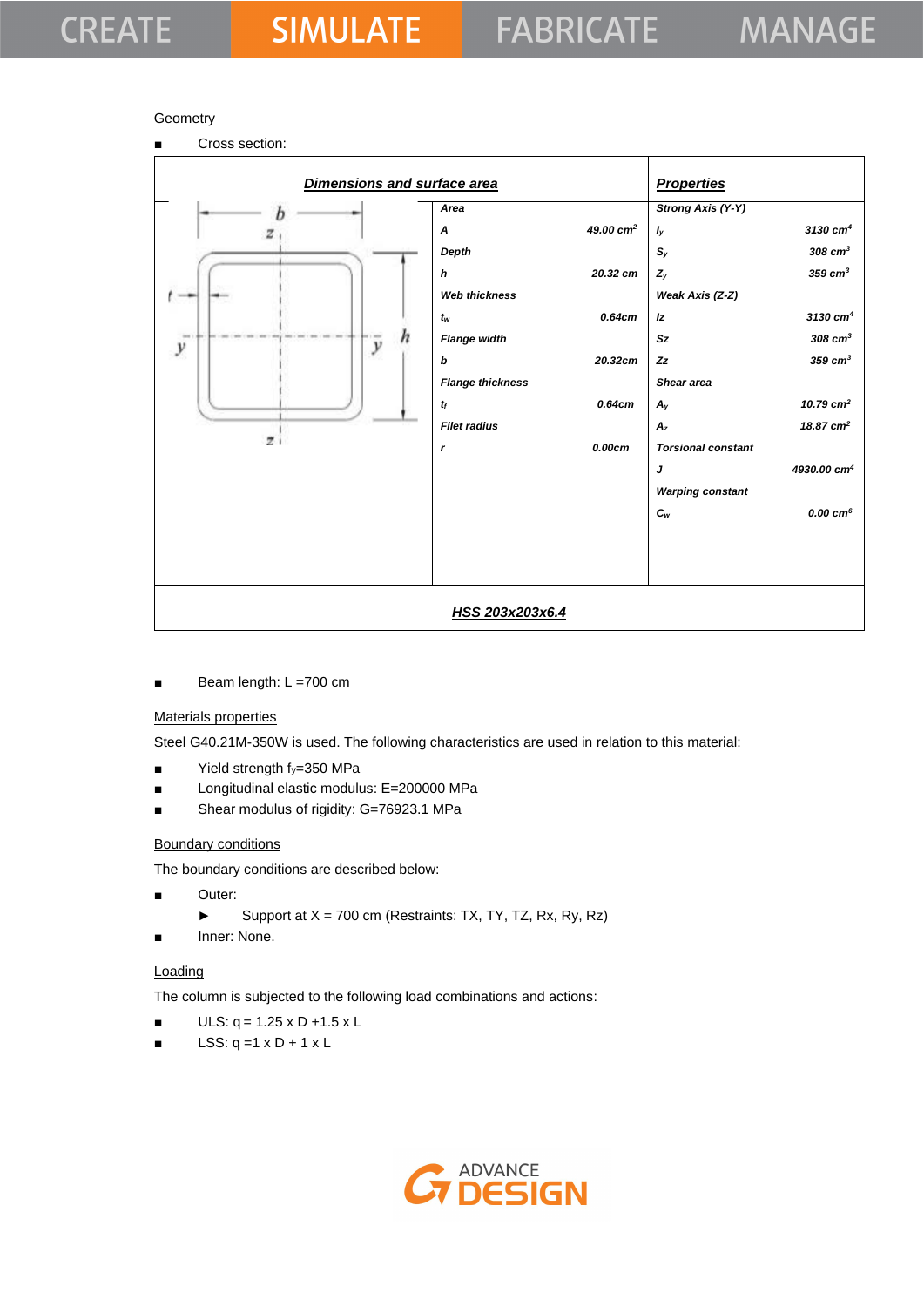## **CREATE**

## **SIMULATE**

### *1.1.2.2 Reference results in calculating*

#### Reference solution

From the NBC 2015, the required tension strength for the design is:

| <b>ULS</b>                                |  |
|-------------------------------------------|--|
| $ Fx  = 1.25 \times 120 + 1.5 \times 300$ |  |
| $ Fx  = 600 kN$                           |  |
|                                           |  |
|                                           |  |

The Factored tensile resistance  $T_r$  of a member subjected to axial tension is computed from the clause 13.2:

$$
T_r = \phi \times Ag \times Fy
$$

In order to verify the plasticity of the gross section with the factored load computed at ULS:

**ULS**  $\phi = 0.\overline{9}$  $T_r = \phi \times Ag \times Fy = 0.9 \times 4900 \times 350$  $= 1543.5 kN$  $T_f = Fx = 600 \, kN \, < T_r = 1543.5 \, kN \,$  O.K Work ratio:  $T_f$  $\sqrt{T_r} = 39\%$ 

Since the member is under tension forces only the verification of bending resistance and combined forces is unnecessary.

**Finite elements modeling**

- Linear element: S beam,
- 6 nodes,
- 1 linear element.

#### *1.1.2.3 Results comparison*

| <b>Result name</b> | <b>Result description</b>   | Reference value | <b>AD</b> value | <b>Percent</b><br><b>Difference</b> |
|--------------------|-----------------------------|-----------------|-----------------|-------------------------------------|
| $\tau_r$           | Factored tensile resistance | 1543.5 kN       | 1432.94 kN      | 7.00%                               |
|                    | Design ratio                | 39%             | 42%             | 7.00%                               |